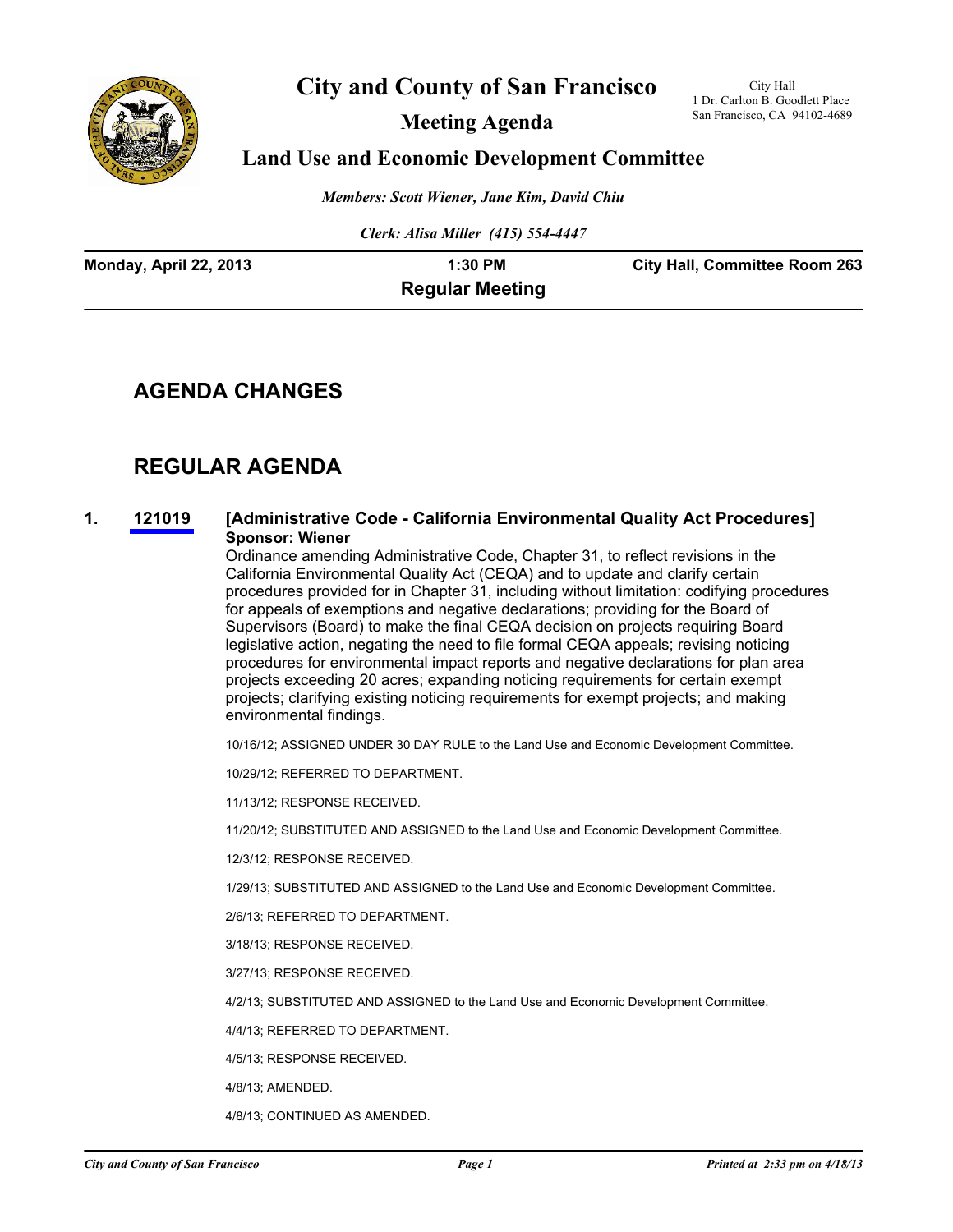#### **[Administrative Code - California Environmental Quality Act Procedures, Appeals, and Public Notice] 2. [130248](http://www.sfbos.org/ftp/uploadedfiles/bdsupvrs/committees/materials/lu042213_130248.pdf)**

### **Sponsors: Kim; Campos, Avalos and Mar**

Ordinance amending Administrative Code, Chapter 31, to provide for appeals under the California Environmental Quality Act to the Board of Supervisors of environmental impact reports, negative declarations, exemption determinations, and determinations on modified projects; to clarify and update existing Chapter 31 procedures, including without limitation: to provide for the Planning Department or Planning Commission to approve all exemption determinations; to require the Planning Department to establish an electronic notification system; to expand noticing of exempt projects; to require new noticing when filing notices of exemption and notices of determination; to revise noticing of negative declarations and environmental impact reports for plans of 20 acres or more; to provide an expanded role for the Historic Preservation Commission; and making environmental findings.

3/12/13; ASSIGNED UNDER 30 DAY RULE PENDING APPROVAL AS TO FORM to the Land Use and Economic Development Committee.

3/20/13; REFERRED TO DEPARTMENT.

4/9/13; SUBSTITUTED, AND ASSIGNED.

4/12/13; REFERRED TO DEPARTMENT.

4/17/13; RESPONSE RECEIVED.

*Because this matter has not been considered by the Planning Commission nor the Historic Preservation Commission, this is for informational purposes only and the Committee will not take any action other than continuing the item.*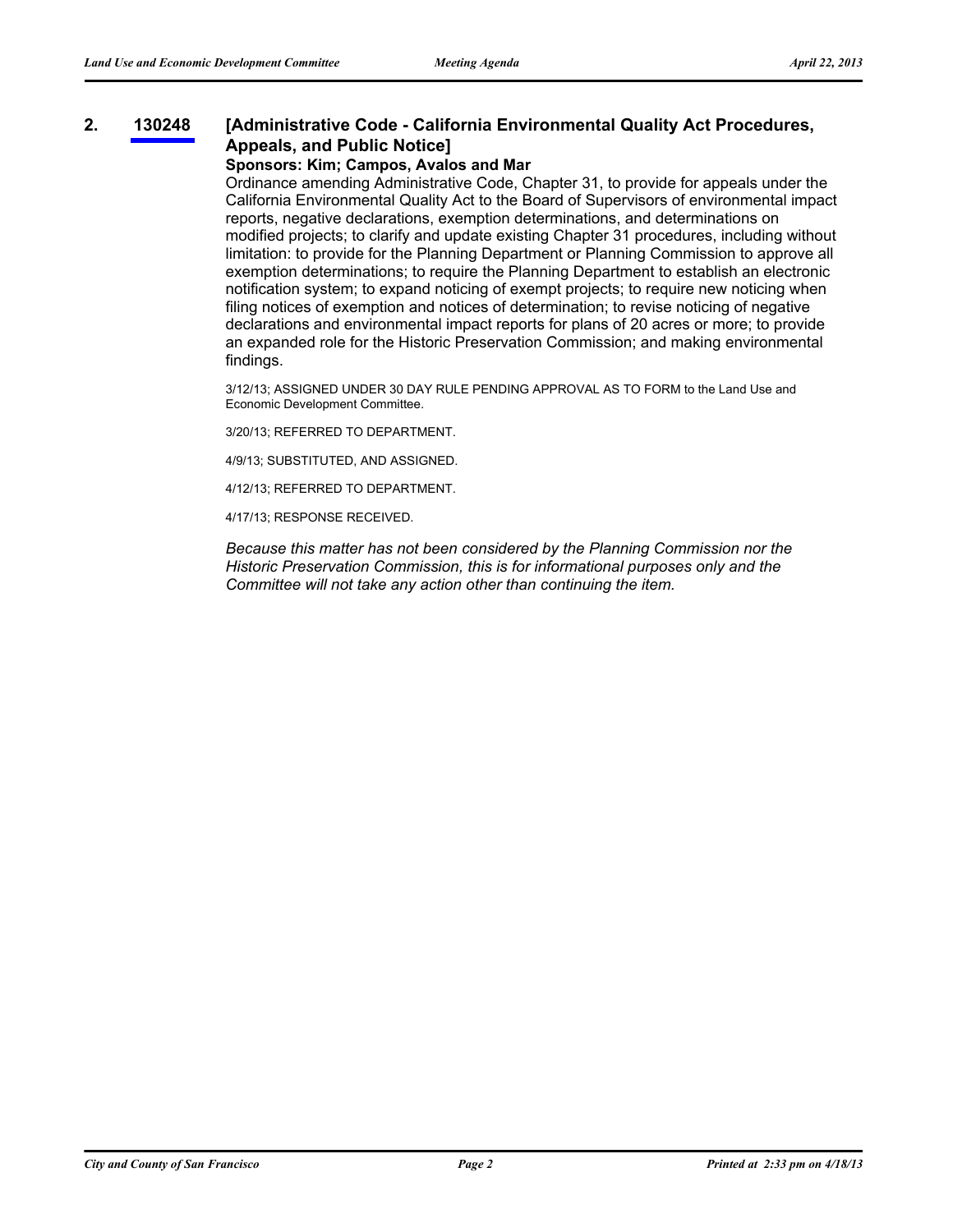### **3. [120669](http://www.sfbos.org/ftp/uploadedfiles/bdsupvrs/committees/materials/lu042213_120669.pdf) [Subdivision Code - Condominium Conversion Impact Fee] Sponsors: Farrell; Wiener, Chiu and Yee**

Ordinance amending the Subdivision Code, by adding Section 1396.4, to adopt a condominium conversion impact fee applicable to certain buildings that would be permitted to convert during a six year period, and subject to specified requirements, including lifetime leases for non-purchasing tenants; adding Section 1396.5, to suspend the annual condominium conversion lottery until 2024 and resume said lottery under specified circumstances tied to permanently affordable rental housing production; amending Section 1396, to restrict future condominium lotteries to buildings of no more than four units with a specified number of owner occupied units for three years prior to the lottery; and adopting environmental findings.

(Economic Impact)

6/12/12; ASSIGNED UNDER 30 DAY RULE to the Land Use and Economic Development Committee.

6/20/12; REFERRED TO DEPARTMENT.

1/4/13; RESPONSE RECEIVED.

1/9/13; NOTICED.

1/15/13; SUBSTITUTED AND ASSIGNED to the Land Use and Economic Development Committee.

1/28/13; AMENDED, AN AMENDMENT OF THE WHOLE BEARING NEW TITLE.

1/28/13; CONTINUED AS AMENDED.

2/14/13; REFERRED TO DEPARTMENT.

2/25/13; CONTINUED.

2/27/13; RESPONSE RECEIVED.

3/11/13; CONTINUED.

3/25/13; CONTINUED.

4/15/13; AMENDED, AN AMENDMENT OF THE WHOLE BEARING NEW TITLE.

4/15/13; CONTINUED AS AMENDED.

4/17/13; RESPONSE RECEIVED.

#### **[Term Sheet Endorsement - Development of Seawall Lot 337 and Pier 48 and Finding of Fiscal Feasibility] 4. [130286](http://www.sfbos.org/ftp/uploadedfiles/bdsupvrs/committees/materials/lu042213_130286.pdf)**

### **Sponsors: Mayor; Kim, Chiu and Wiener**

Resolution finding the proposed development of Seawall Lot 337 and Pier 48, bounded by China Basin Channel, Third Street, Mission Rock Street, and San Francisco Bay and adjacent to AT&T Park, fiscally feasible under Administrative Code, Chapter 29, and endorsing the Term Sheet between Seawall Lot 337 Associates, LLC and the Port Commission.

(Fiscal Impact)

3/26/13; ASSIGNED to the Land Use and Economic Development Committee.

4/3/13; REFERRED TO DEPARTMENT.

# **ADJOURNMENT**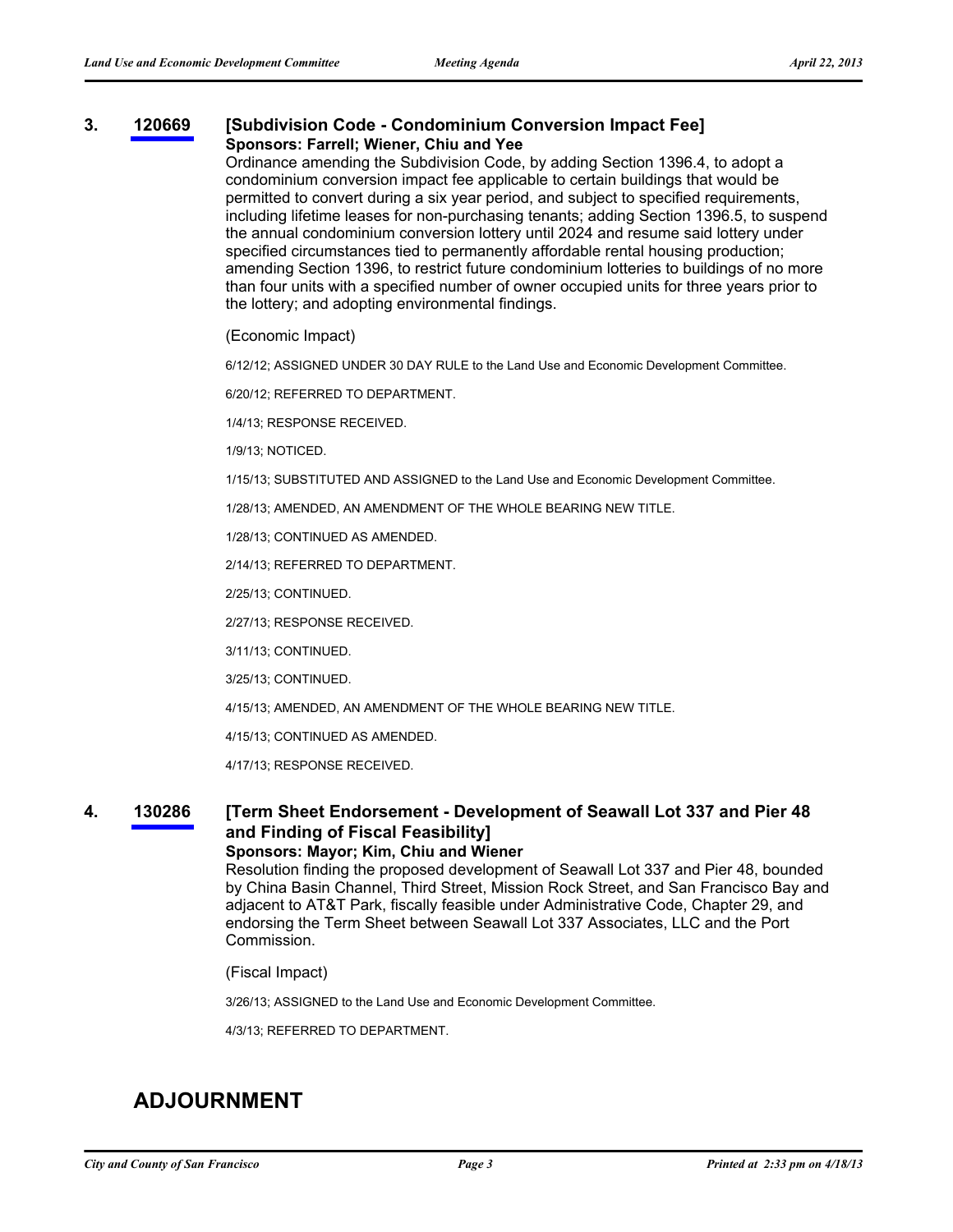*NOTE: Pursuant to Government Code Section 65009, the following notice is hereby given: if you challenge, in court, the general plan amendments or planning code and zoning map amendments described above, you may be limited to raising only those issues you or someone else raised at the public hearing described in this notice, or in written correspondence delivered to the Board of Supervisors at, or prior to, the public hearing.*

### **LEGISLATION UNDER THE 30-DAY RULE**

*NOTE: The following legislation will not be considered at this meeting. Board Rule 5.40 provides that when an Ordinance or Resolution is introduced which would CREATE OR REVISE MAJOR CITY POLICY, the Committee to which the legislation is assigned shall not consider the legislation until at least thirty days after the date of introduction. The provisions of this rule shall not apply to the routine operations of the departments of the City or when a legal time limit controls the hearing timing. In general, the rule shall not apply to hearings to consider subject matter when no legislation has been presented, nor shall the rule apply to resolutions which simply URGE action to be taken.*

#### **[130272](http://www.sfbos.org/ftp/uploadedfiles/bdsupvrs/committees/materials/lu130272tdr.pdf) [Zoning Map - Rezoning of 909 Tennessee Street]**

Ordinance amending Zoning Map, Sheet No. ZN08, to rezone Assessor's Block No. 4108, Lot No. 036 (909 Tennessee Street) from Public to Urban Mixed Use; and making environmental findings, Planning Code, Section 302, findings, and findings of consistency with the General Plan and the Priority Policies of Planning Code, Section 101.1. (Planning Commission)

3/18/13; RECEIVED FROM DEPARTMENT.

3/26/13; ASSIGNED UNDER 30 DAY RULE to the Land Use and Economic Development Committee.

#### **[130296](http://www.sfbos.org/ftp/uploadedfiles/bdsupvrs/committees/materials/lu130296tdr.pdf) [Improvements - Mission Bay South Park P10]**

Ordinance dedicating City property, within portions of State Trust Parcel 2, known as Mission Bay Park P10, lying along Mission Bay Circle and Mission Bay Drive as open public right-of-way and naming the new park Mission Bay Park P10; accepting the irrevocable offer for the acquisition facilities; designating said facilities for open space and park purposes; accepting the Park for maintenance and liability purposes, subject to specified limitations; adopting environmental findings and findings that such actions are consistent with the General Plan, priority policy findings of Planning Code, Section 101.1, and the Mission Bay South Redevelopment Plan; accepting a Department of Public Works Order; and authorizing official acts in connection with this Ordinance. (Public Works Department)

4/1/13; RECEIVED FROM DEPARTMENT.

4/9/13; ASSIGNED UNDER 30 DAY RULE to the Land Use and Economic Development Committee.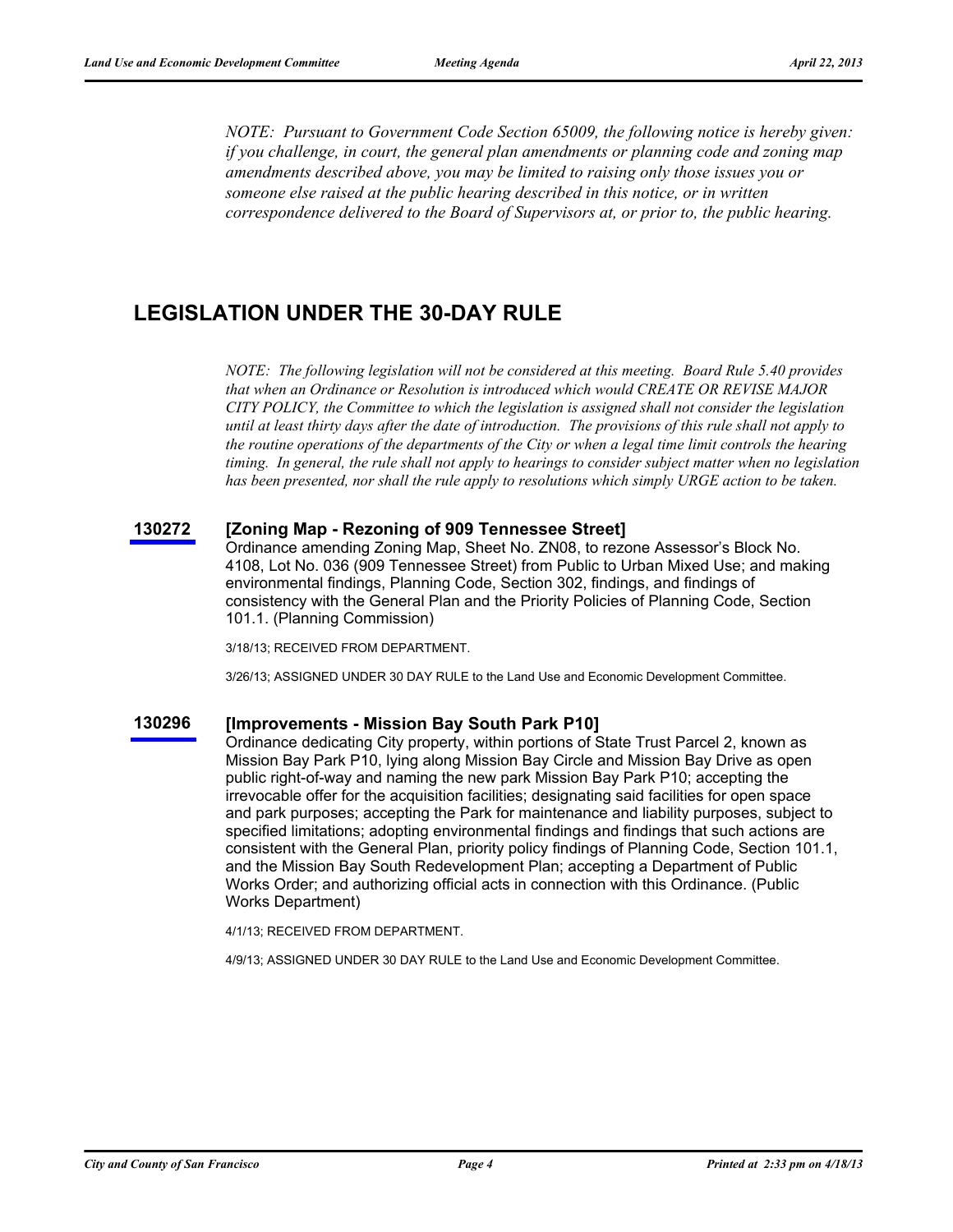### **[130297](http://www.sfbos.org/ftp/uploadedfiles/bdsupvrs/committees/materials/lu130297tdr.pdf) [Improvements - Mission Bay Drive Extension Public Infrastructure]**

Ordinance accepting the irrevocable offer of public infrastructure improvements associated with the Mission Bay Drive Extension, including acquisition facilities on Mission Bay Drive, Mission Bay Circle, and a portion of Owens Street; accepting additional property on a portion of Owens Street; declaring City property and additional property as shown on official Department of Public Works maps as open public right-of-way; dedicating such improvements for public use and designating such areas and improvements for street and roadway purposes; establishing street grades and sidewalk widths; accepting said facilities for City maintenance and liability purposes, subject to specified limitations; adopting environmental findings and findings that such actions are consistent with the General Plan, eight priority policy findings of Planning Code, Section 101.1, and the Mission Bay South Redevelopment Plan; accepting a Department of Public Works Order; and authorizing official acts in connection with this Ordinance. (Public Works Department)

4/1/13; RECEIVED FROM DEPARTMENT.

4/9/13; ASSIGNED UNDER 30 DAY RULE to the Land Use and Economic Development Committee.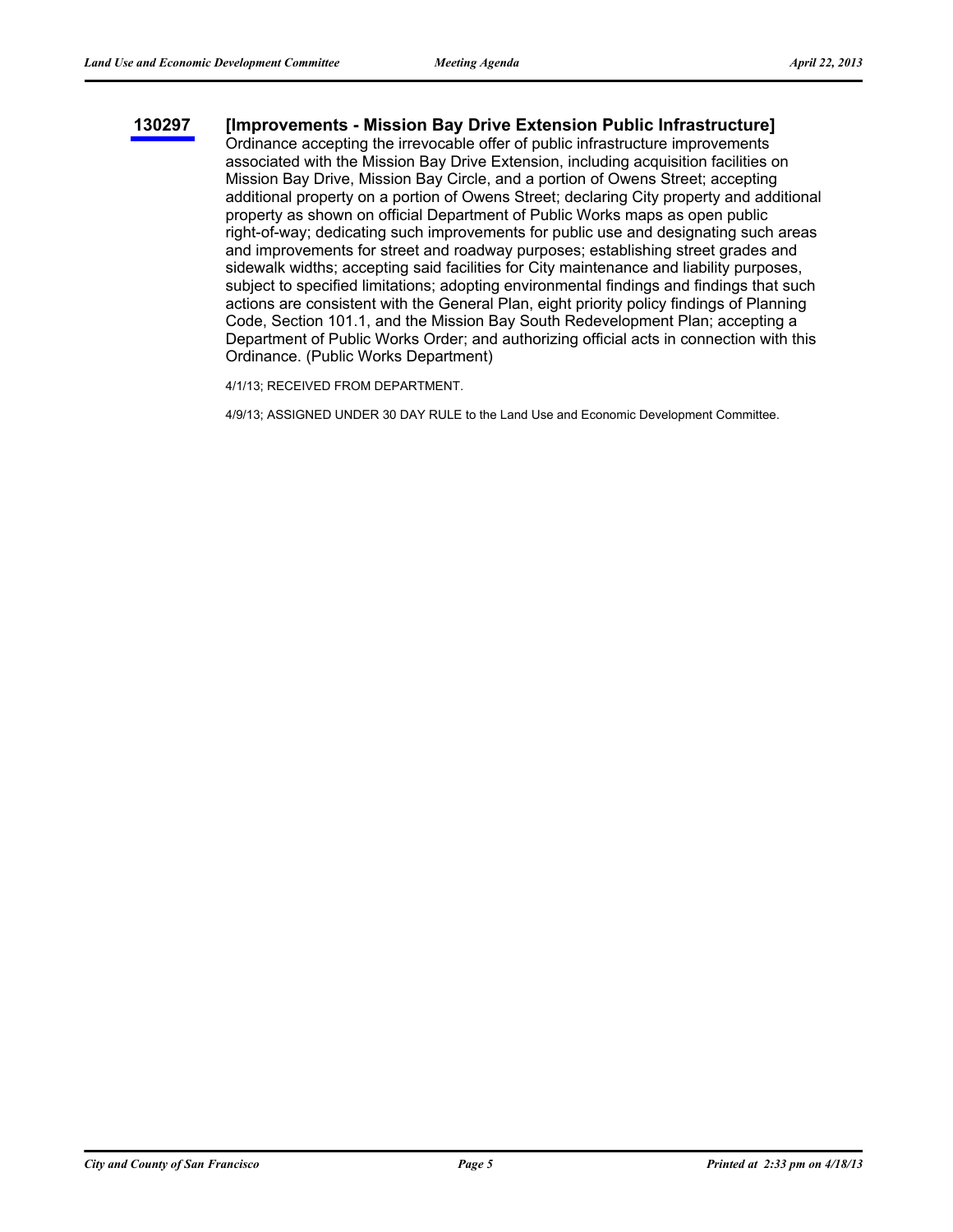### **Agenda Item Information**

Each item on the Consent or Regular agenda may include the following documents:

1) Legislation

- 2) Budget and Legislative Analyst report
- 3) Department or Agency cover letter and/or report
- 4) Public correspondence

These items will be available for review at City Hall, 1 Dr. Carlton B. Goodlett Place, Room 244, Reception Desk.

### **Meeting Procedures**

The Board of Supervisors is the legislative body of the City and County of San Francisco. The Board has several standing committees where ordinances and resolutions are the subject of hearings at which members of the public are urged to testify. The full Board does not hold a second public hearing on measures which have been heard in committee.

Board procedures do not permit: 1) persons in the audience to vocally express support or opposition to statements by Supervisors or by other persons testifying; 2) ringing and use of cell phones, pagers, and similar sound-producing electronic devices; 3) bringing in or displaying signs in the meeting room; and 4) standing in the meeting room.

Each member of the public will be allotted the same maximum number of minutes to speak as set by the President or Chair at the beginning of each item or public comment, excluding City representatives, except that public speakers using translation assistance will be allowed to testify for twice the amount of the public testimony time limit. If simultaneous translation services are used, speakers will be governed by the public testimony time limit applied to speakers not requesting translation assistance. Members of the public who want a document placed on the overhead for display should clearly state such and subsequently remove the document when they want the screen to return to live coverage of the meeting.

IMPORTANT INFORMATION: The public is encouraged to testify at Committee meetings. Persons unable to attend the meeting may submit to the City, by the time the proceedings begin, written comments regarding the agenda items above. These comments will be made a part of the official public record and shall be brought to the attention of the Board of Supervisors. Written communications should be submitted to the Clerk of the Board, Clerk of a Committee or its members: 1 Dr. Carlton B. Goodlett Place, Room 244, San Francisco, CA 94102. Communications which are not received prior to the hearing may be delivered to the Clerk of the Committee at the hearing and you are encouraged to bring enough copies for distribution.

LAPTOP COMPUTER FOR PRESENTATIONS: Contact City Hall Media Services at (415) 554-7490 to coordinate the use of the laptop computer for presentations. Presenters should arrive 30 minutes prior to the meeting to test their presentations on the computer.

AGENDA PACKET: Available for review in Clerk's Office, Room 244, City Hall, 1 Dr.Carlton B Goodlett Place, or on the internet at http://www.sfbos.org/meetings. Meetings are cablecast on SF Cable 26. Meetings are broadcast live on KPOO 89.5 FM. For DVD copies and scheduling call (415) 554-4188.

LANGUAGE INTERPRETERS: Requests must be received at least 48 hours in advance of the meeting to help ensure availability. Contact Madeleine Licavoli at (415) 554-7722. AVISO EN ESPAÑOL: La solicitud para un traductor debe recibirse antes de mediodía de el viernes anterior a la reunion. Llame a Derek Evans (415) 554-7702.